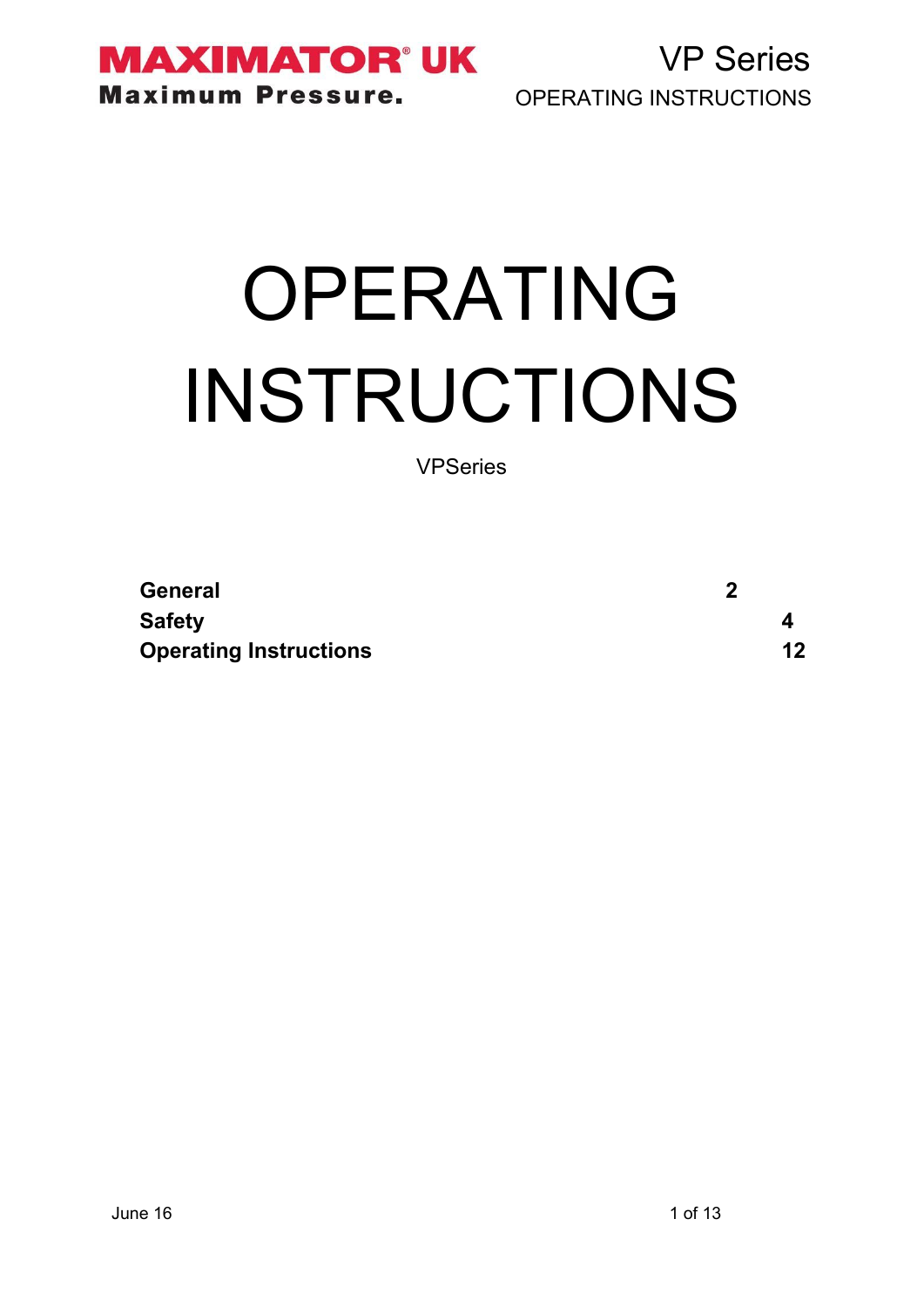**Maximum Pressure.** 

### VP Series OPERATING INSTRUCTIONS

### **1 General**

This user manual describes safe and appropriate Operation of the system. Compliance with all specified safety notes and instructions and all local accident prevention regulations and general safety provisions that are valid in the operational area of the machine is imperative.

Before beginning all work on the system, this user manual and particularly the chapter on "Safety" and the corresponding safety notes must be fully read. The contents must be understood.

This user manual is part of the system. These instructions should be kept in the immediate vicinity of the system and be accessible at any time for persons working on or with the system. The user manual must always be passed on with the system.

#### **Explanation of Symbols**

Important safety-related notes are marked with symbols in this user manual. It is compulsory that the notes provided on work safety are complied with and followed. Take particular care in these cases in order to avoid accidents, personal damage and damage to property.



WARNING! Danger of injury or death!

This symbol identifies notes that may result in an impairment of health, injuries, permanent bodily harm or even death if they are not observed.



WARNING! Hazard of electric current!

This symbol points out a dangerous situation caused by electric currents. Failure to observe these safety notes can result in the risk of major injuries

or death. The work to be performed may only be carried out by an inducted electrical specialist.



CAUTION! Damage to property!

This symbol identifies advice; non-compliance may result in damages, malfunctions and / or failure of the system.

#### **Other valid documents**

Components from other manufacturers may be installed in the system. These purchased parts have been subjected to risk assessment by the manufacturers. The constructions' conformity with the valid European and international regulations is declared by the manufacturers. The declaration of conformity from these manufacturers, as well as the operating, maintenance and repair instructions on the respective device components are to be considered part of the documentation for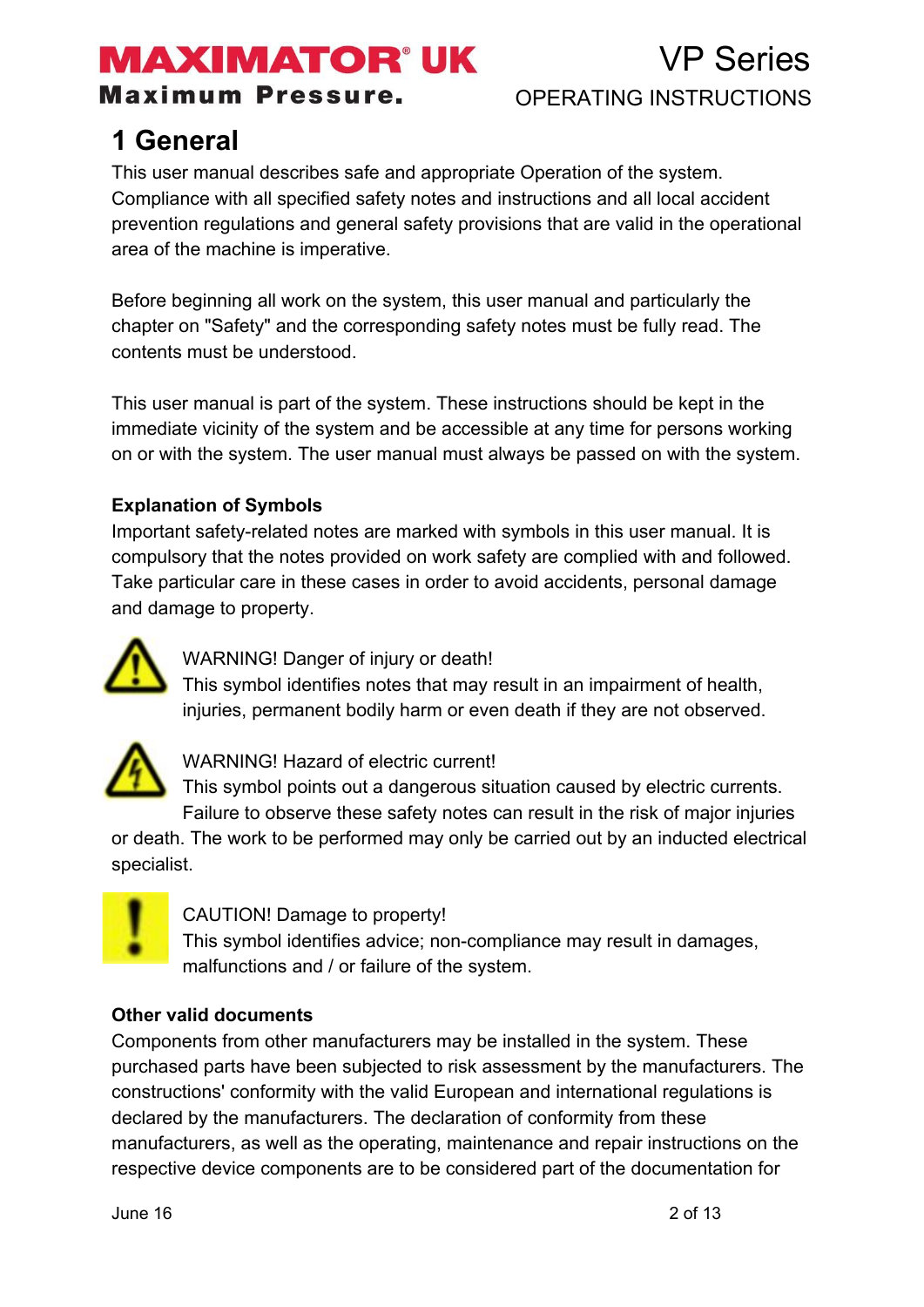### VP Series

#### **Maximum Pressure.**

#### OPERATING INSTRUCTIONS

this machine. The instructions on safety, setup and installation, operation, repair, dismantling and disposal of the components contained in the manufacturer's documentation must be fully followed by the system operating personnel.

#### **Liability and Warranty**

All details and notes in this user manual have been compiled under consideration of the valid regulations, current state of technology and our years of knowledge and experience. This user manual must be carefully read before beginning all work on and with the system.

The manufacturer cannot be held liable for any damage or malfunctions resulting from non-observance of these operating instructions. The text and visual presentations do not necessarily correspond with the scope of supply. Illustrations and graphics are not to scale. In the case of special designs, use of additional order options or due to the latest technological modifications, the actual scope of supply may differ from the details and information as well as the visual presentations described or shown here. Please contact the manufacturer in case of any questions. We reserve the right to technical modifications of our product as part of enhancing its usage properties and further development.

#### **Copyrights**

This user manual should be treated confidentially. It is exclusively intended for persons deployed to work on and with the system. All contained data, texts, drawings, pictures and other images are protected under applicable copyright law and further industrial property rights. Any misuse is liable to prosecution. Distribution to third parties as well as reproduction in any kind and form – also of extracts –as well as exploitation and/or notification of the contents are not permitted without prior written approval of the manufacturer. Violations shall give rise to damages. The originator reserves the right to make further claims. We reserve all rights to exercise our industrial property rights

#### **Spare parts**

Only use the manufacturer's original spare parts.



CAUTION!

**Wrong or faulty spare parts may result in damages, malfunctions or total failure of the system**.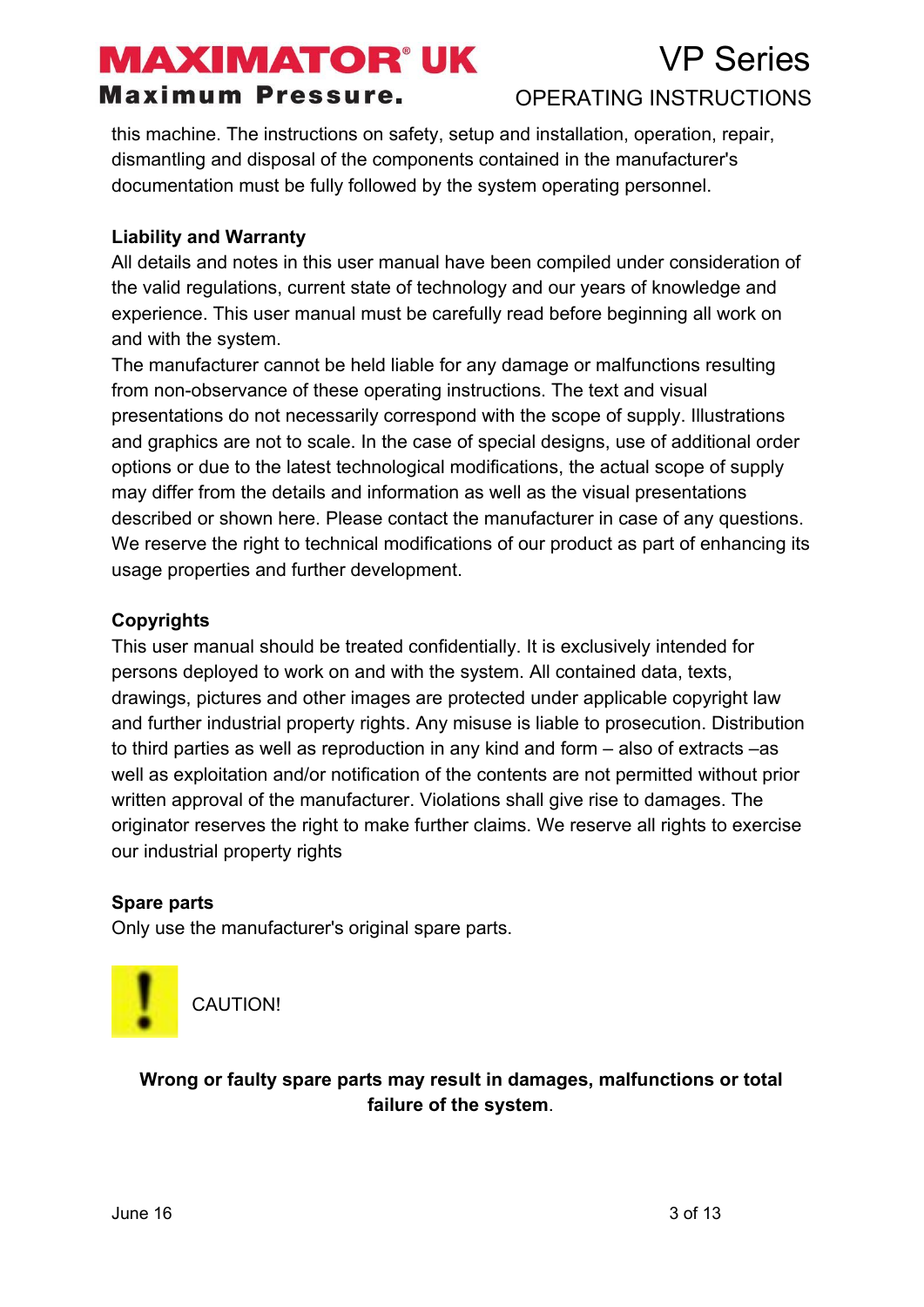### VP Series

#### **Maximum Pressure.**

#### OPERATING INSTRUCTIONS

In the case of use of any unapproved spare parts, all guarantee, service, compensation for damages and liability claims against the manufacturer, his agents, traders or representatives are not applicable.

#### **Disposal**

Unless no other return or disposal agreement has been arranged, the individual components shall be recycled after having been properly disassembled.

- Scrapping of metallic material
- Recycling of plastic components
- Sorting and disposing of other components in accordance with material type.

#### CAUTION!

**Waste from electronic and electrical equipment, electronic components, lubricants and other auxiliary materials are subject to hazardous waste treatment and must be disposed of by specialized companies only!**

### **Safety**

The system has been built in accordance with the generally accepted engineering standards valid at the time of development and manufacture and is deemed to be operationally safe. The system may be the source of hazards if it is used by staff who have not been professionally trained, or is used incorrectly or abnormally.

This chapter, "Safety", provides an overview of all significant safety aspects for optimum protection of persons as well as safe and trouble-free operation of the system.

#### **Foreseeable correct use**

The gas compressor system is suitable as standard for the compression of Nitrogen gas at a a pressure of 5 to 10 Bar to a final pressure of up to 300 bar. Use of this compressor system in other fields of application requires the manufacturer's approval.

Operational safety is only guaranteed if the system is used as intended.

#### **Foreseeable Incorrect use**

The compressor station is designed to be operated with compressed air or Nitrogen gas only. In case you intend to use other materials, please contact the manufacturer before doing so.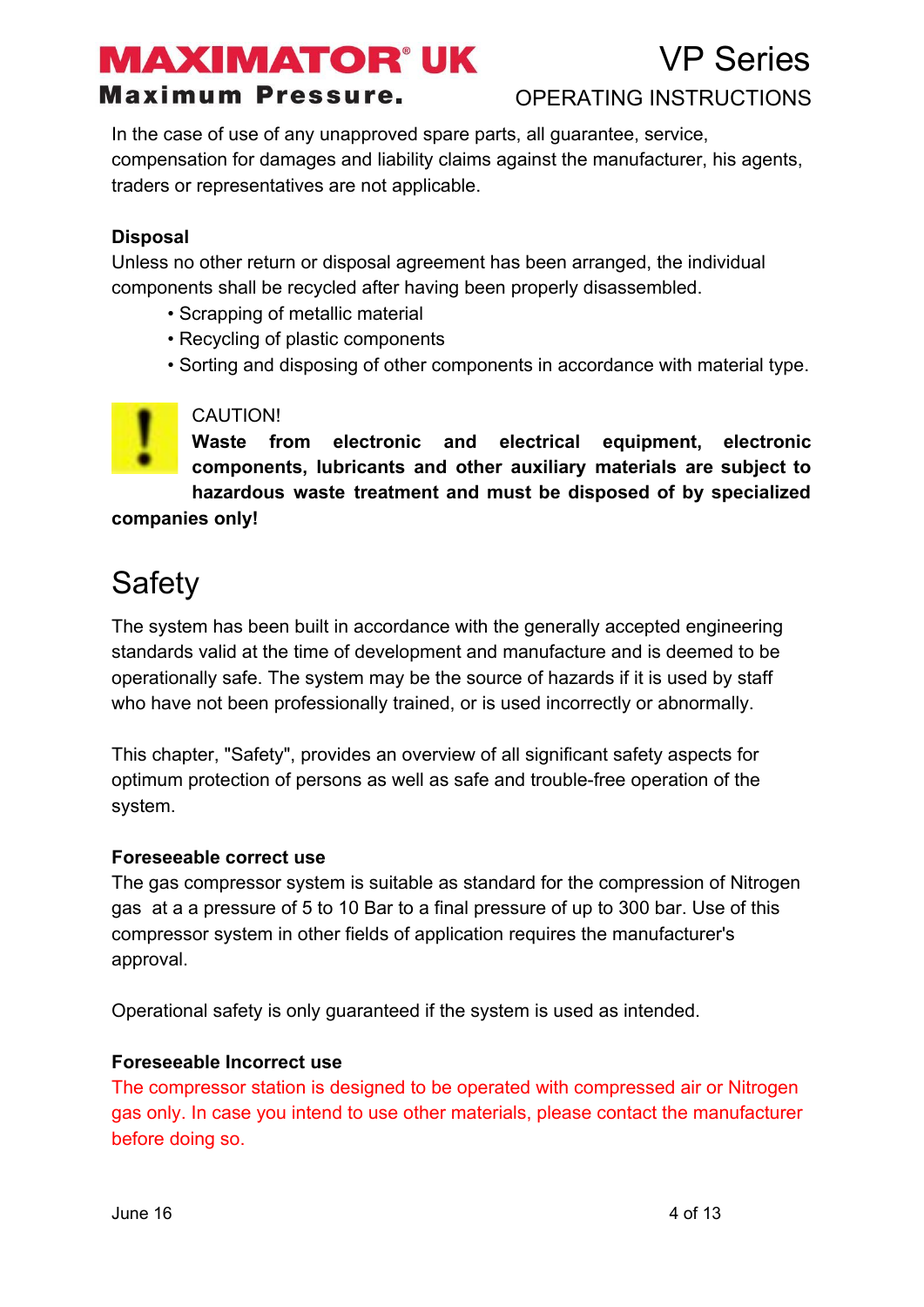# **MAXIMATOR' UK**

#### **Maximum Pressure.**

**CAUTION!**



**Any usage beyond the intended use and/or different type of use of the system is forbidden and is not valid as the intended use.**

**All types of claims against the manufacturer and/or his authorized representative due to damages caused by unintended use of the system are excluded.**

**Damage resulting from unintended use is the sole responsibility of the operator.**

**Intended use also refers to correct compliance with the operating conditions, as well as the details and instructions in this user manual. The system may only be operated with the parts listed in the scope of supply.**

#### **Read the manual**

Any person performing work on or with the system must have read and understood these instructions prior to commencing work on the system. This also applies if the person in question has already operated, or received training from the manufacturer on this type of system or a similar type.

Familiarity with the content of the user manual is one of the prerequisites for protecting personnel against hazards and for avoiding errors and hence for operating the system safely and without malfunction. We recommend that the operating company should obtain written confirmation from staff that they are familiar with the user manual.

#### **Changes and Modifications to the System**

To avoid hazards and to ensure optimal performance, no modifications, additions or conversions may be made to the system which has not been explicitly authorized by the manufacturer. All pictograms, signs and labelling found on the system must be kept in a good, legible condition and must not be removed. Damaged or illegible pictograms, signs and labelling must be replaced immediately.

#### **Responsibility of the Operating Company**

These instructions should be kept in the immediate vicinity of the system and be accessible at any time for persons working on or with the system. The system may only be operated in a technically appropriate and operationally safe state. The system must be checked for intactness prior to each and any start. All user manual instructions shall be observed fully and without limitation.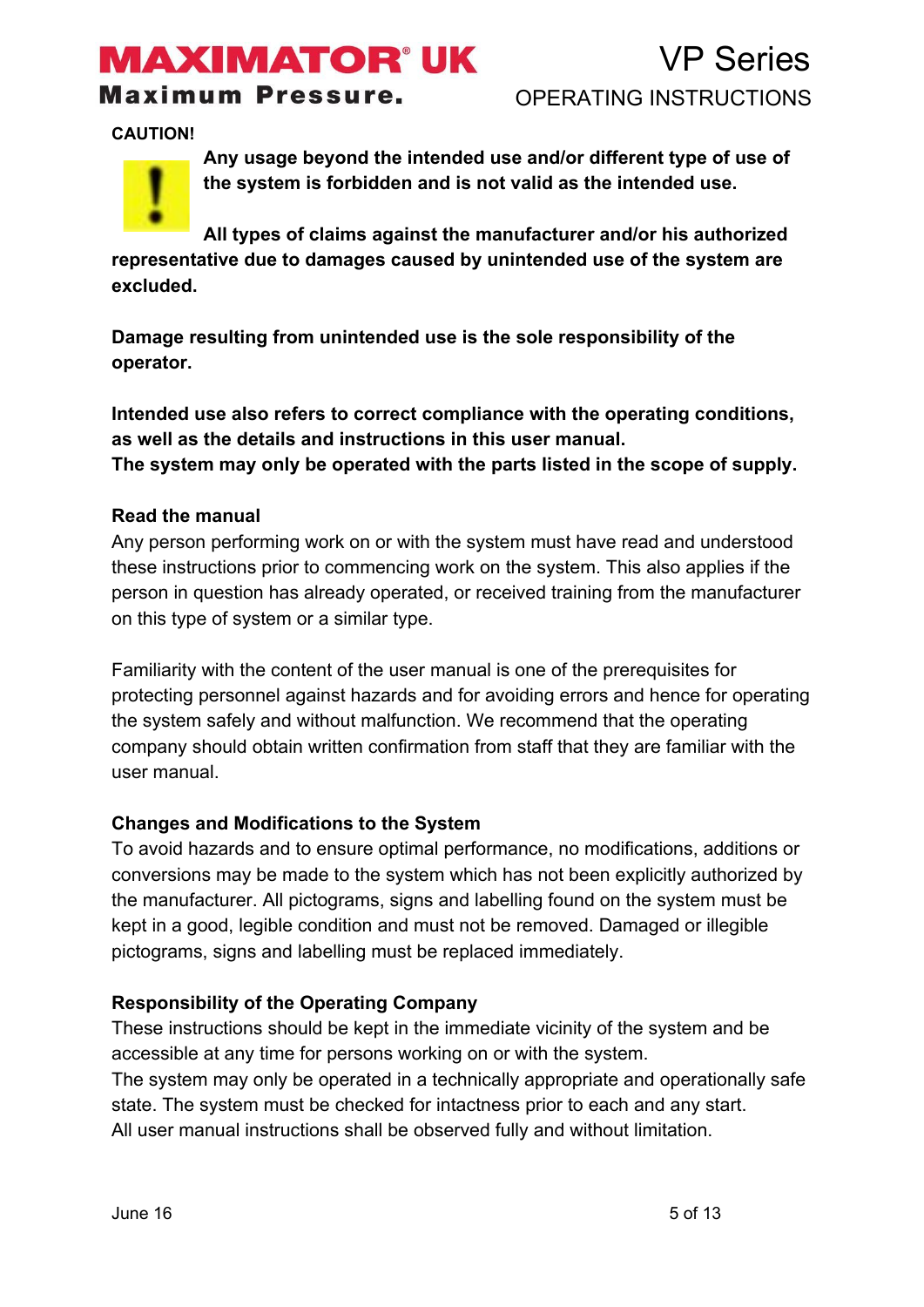#### **Maximum Pressure.**

#### OPERATING INSTRUCTIONS

Along with the specified safety notes and instructions in this user manual, the local accident prevention regulations and general safety provisions that are valid in the operational area of the system, as well as valid environmental protection regulations, must be observed and complied with.

The operating company and the company's authorized personnel are responsible for fault-free operation of the system as well as for clear specifications on areas of responsibility for installation, operation, maintenance and cleaning of the system. The operating company has to ensure that the supply of liquid carbon dioxide is interrupted if the supply of drive air is interrupted.

#### **Requirements of personnel**

Only authorized and instructed specialized personnel may work on and with the system. Members of personnel must have received an induction on possible risks. The term specialized personnel refers to persons who are capable of assessing their work and recognizing the possible risks involved due to their specialist training, knowledge and experience, as well as knowledge of the relevant regulations. If members of personnel do not have the necessary knowledge, training must be provided accordingly.

The areas of responsibility for work on and with the system (installation, operation, maintenance, repair) must be clearly specified and complied with so that areas of competency are clear from a safety point of view. Only such persons may work on and with the system that can be expected to perform their duties reliably. People who are under the influence of drugs, alcohol or medication that may affect their reactions may generally not work with the system. The valid age and specific job regulations for the site where the system is used must be observed when choosing personnel. The operator must ensure that unauthorized persons are kept at a sufficient distance from the machine. Any changes to the system that affect safety must be immediately reported by staff to the operating company.

#### **Work Safety**

Personal damages and damages to property when working with and on the system can be avoided by following the specified safety notes and instructions in this user manual. Non-observance of these notes may result in hazards for persons and damage or destruction of the system.

In the case of failure to comply with all specified safety notes and instructions in this user manual and all local accident prevention regulations and general safety provisions that are valid in the operational area, all liability claims and claims for compensation for damages against the manufacturer or a commissioned agent are excluded

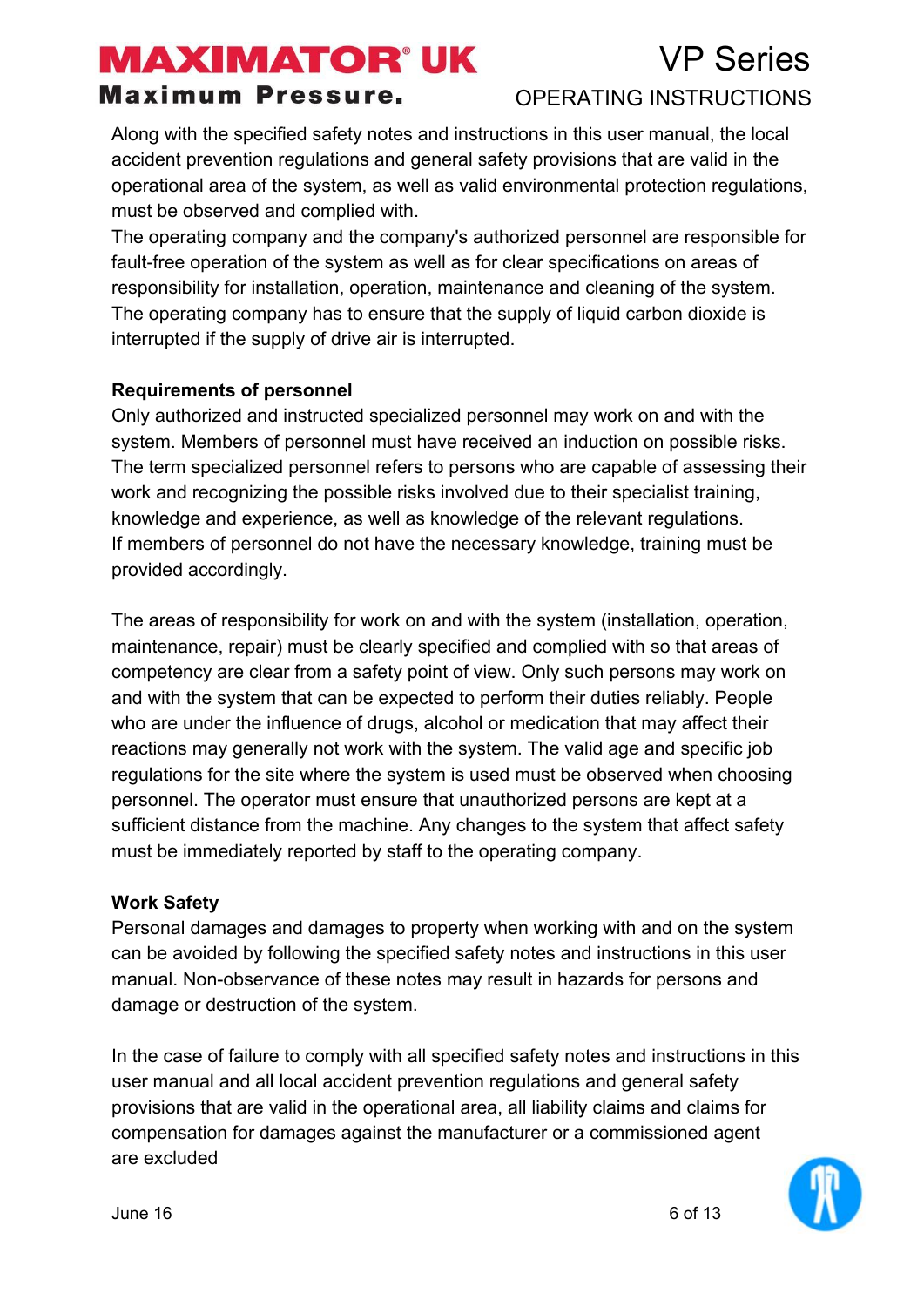#### **Maximum Pressure.**

#### $June 16$   $7$  of 13

**Personal protection equipment** When working on or with the equipment, the following shall be worn:

(To be supplemented by customers internal regulations)

#### – **Protective clothing**

closely fitting work clothes (low tearing strength, no loose sleeves, no rings and other jewellery etc.)

#### – **Safety shoes**

to protect feet against heavy falling parts and slipping on flooring that is not skid resistant.

#### –**Protective goggles**

to protect eyes from flying parts and fluids.

Additional requirement for cleaning work:

#### – **Working gloves**

to protect against friction, abrasion, puncture and severe injuries of the hands as well as against contact with hot surfaces and substances hazardous to health.

#### **Hazards Originating from the System**

The system was subjected to risk assessment. The resulting construction and design of the system corresponds with the current state of technology. The system is operationally safe when used as intended. However, a residual risk always remains!

#### **WARNING!**

#### **Pneumatic energy can cause major injuries. In the case of damage to individual components, highly pressurized mediums can escape and lead to physical and/or property damages!**

\_ Depressurize the system before beginning any work

– Do not remove, modify or put safety installations out of operation.

\_ Pressure settings may not be changed beyond the values and tolerance ranges specified in the user manual.

#### **WARNING! Danger of suffocation!**

**The compressor has dynamically loaded seals, therefore certain leaks are possible. Nitrogen displaces oxygen so the system may not be used in closed rooms and sufficient ventilation must be provided.**



**The compressor station can generate very high pressures. Therefore, it is mandatory to maintain a proper safety distance and follow adequate safety precautions.**







### OPERATING INSTRUCTIONS

VP Series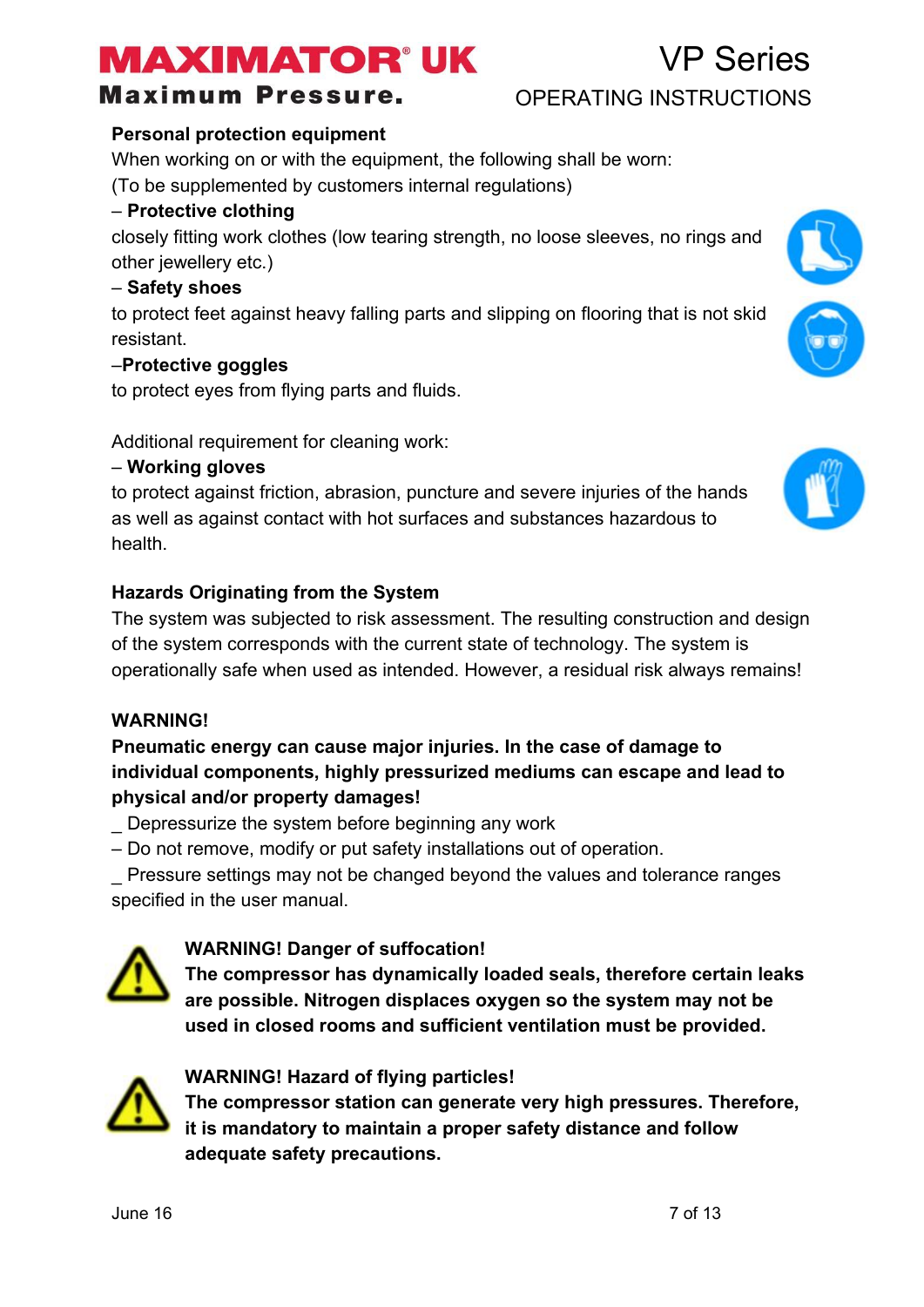### **MAXIMATOR' UK**

**Maximum Pressure.** 

VP Series OPERATING INSTRUCTIONS

# OPERATING INSTRUCTIONS

#### **Controls**

The Maximator UK VP15/15 is a highly developed programmable logic controller (PLC) and man- machine interface control solution developed specifically by Maximator for its range of gas preparation equipment. The control system handles all control and monitoring of the equipment.

This manual section includes all the information about how to operate and monitor the equipment,

including:

- system setup changing settings
- monitoring operation of the equipment
- the alarm system
- logging of data



| A           | Reset                  |
|-------------|------------------------|
| в           | <b>Fault Lamp</b>      |
| $\mathbf C$ | <b>Emergency stop</b>  |
| D           | <b>Pressure switch</b> |

Note: Layout and position of controls may differ.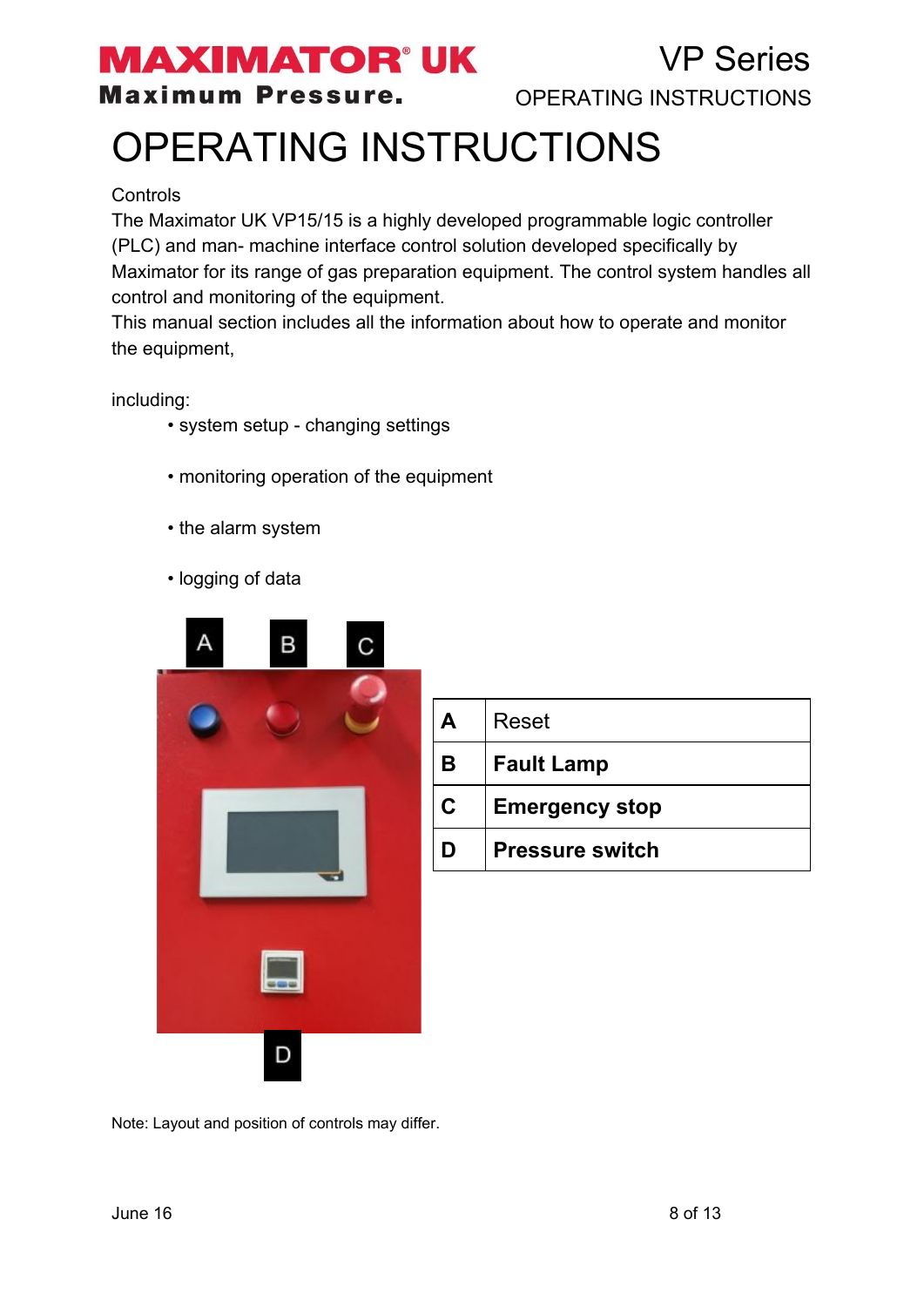**Maximum Pressure.** 

### VP Series OPERATING INSTRUCTIONS

#### **Emergency Stop**

Every gas preparation system has at least one emergency stop push button in an easily visible location.

#### **Reset Push Button/Master Relay**

The blue reset push button is used to energise the master control relay. The master control relay is a power relay, which provides power to all solenoids and coils controlling the equipment on the unit. Unless the master control relay is energised, the equipment cannot function. When turning on the power, it is always necessary to energise the Master control relay. To energise the master control relay, first ensure the emergency stop push button(s) are released by twisting the red knob until a click is felt. Then press the blue reset button. To check the status of the master control relay, go to the status screen. This will show the relay as either "OFF" or "ON". The relay must be "ON" for the unit to operate correctly. See later this section for more information.

#### **Fault Lamp**

An alarm lamp is provided on the front of the control panel. This illuminates to indicate a critical alarm. If the red alarm lamp is lit and not flashing, then there is either a critical alarm or an emergency stop is pressed.

| <b>Maximum Pressure.</b> | <b>MAXIMATOR®UK</b>                           |
|--------------------------|-----------------------------------------------|
| Operate                  | <b>VP Control</b>                             |
|                          | Version: VP 20.01                             |
| Info                     | <b>Maximator UK</b><br><b>King St Ind Est</b> |
|                          | <b>Middlewich</b>                             |
| Home                     | <b>Cheshire</b><br><b>CW10 9LF</b>            |
|                          | UK                                            |
|                          | Tel: +44 1606 841660                          |
| Reset                    | Email: sales@maximator.co.uk                  |

#### **RUNNING THE EQUIPMENT**

Preparing to run – start-up checks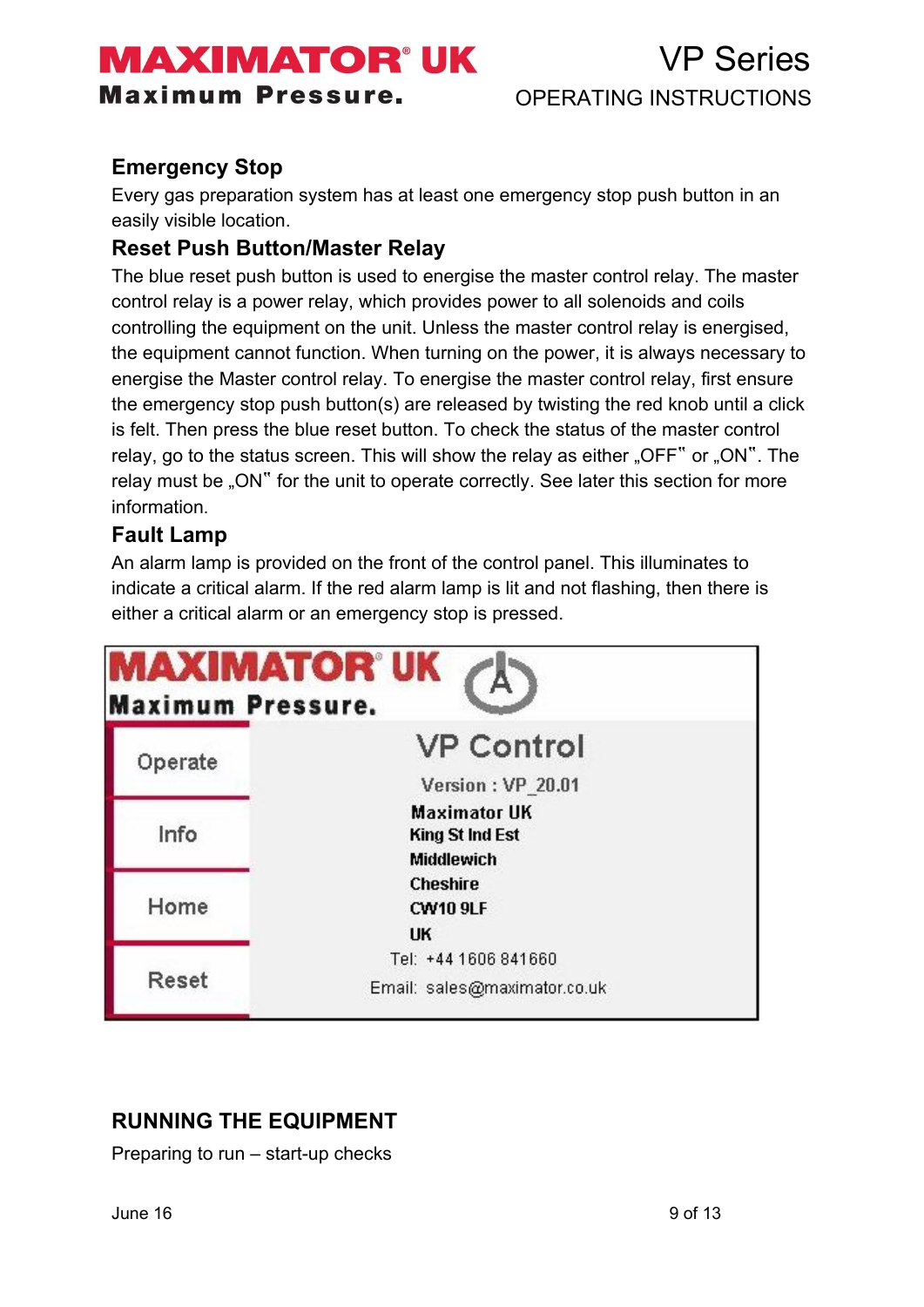### VP Series

#### **Maximum Pressure.**

OPERATING INSTRUCTIONS

Turn on the power at the main isolator. Make sure that the emergency stop pushbutton is released (twist the knob anti clockwise until you hear a "click"). Press the blue "RESET" button. Then touch the RESET button on the screen to clear alarms.

Make sure that the gas compressor unit is ready for operation:

• The unit must be commissioned - see installation and commissioning instructions, and contact your Maximator distributor or agent for help and advice.

- Inlet LP gas supply must be connected
- The HP receiver isolating valves (where fitted) must be open.
- The HP gas outlet must be connected to the factory distribution system.
- The compressor oil level must be checked.

• There must be no obstructions to cooling airflows around the equipment, or to the safe rotation of rotating parts. Guards must be in place.

Once the start-up checks have been made, the equipment can be put into operation.

#### **Compressor ON/OFF**

To run the Compressor, touch the ON/OFF icon "A". If there are no faults and the Master control relay is energised, the icon will change to

green, and the compressor will be in Automatic mode.

Depending upon the pressure in the HP gas receiver, and if LP gas is available, the compressor may start cycling, or may be placed in "Standby". Check the screen to see the status of



the compressor. To turn the compressor off touch the ON/OFF icon "A" again. It will change to grey.

#### **Reset**

The "RESET" key on the interface is different from the green reset pushbutton on the control panel. This key is used to reset the control system after a critical fault. If a critical fault occurs, such as an oil fault or motor overload, the compressor will be stopped immediately, and the screen will display the fault. The red alarm lamp will light up. To acknowledge the alarm and reset the control system to allow the compressor to run again, you must press the "RESET" key. If the alarm condition is no longer present, the red alarm lamp will go out, and it will be possible to restart the compressor.

#### **Autovent**

The unit is programmed to ensure the compressor must stop every 30-60 minutes for 1 minute. This ensures that the micro filter element is vented regularly.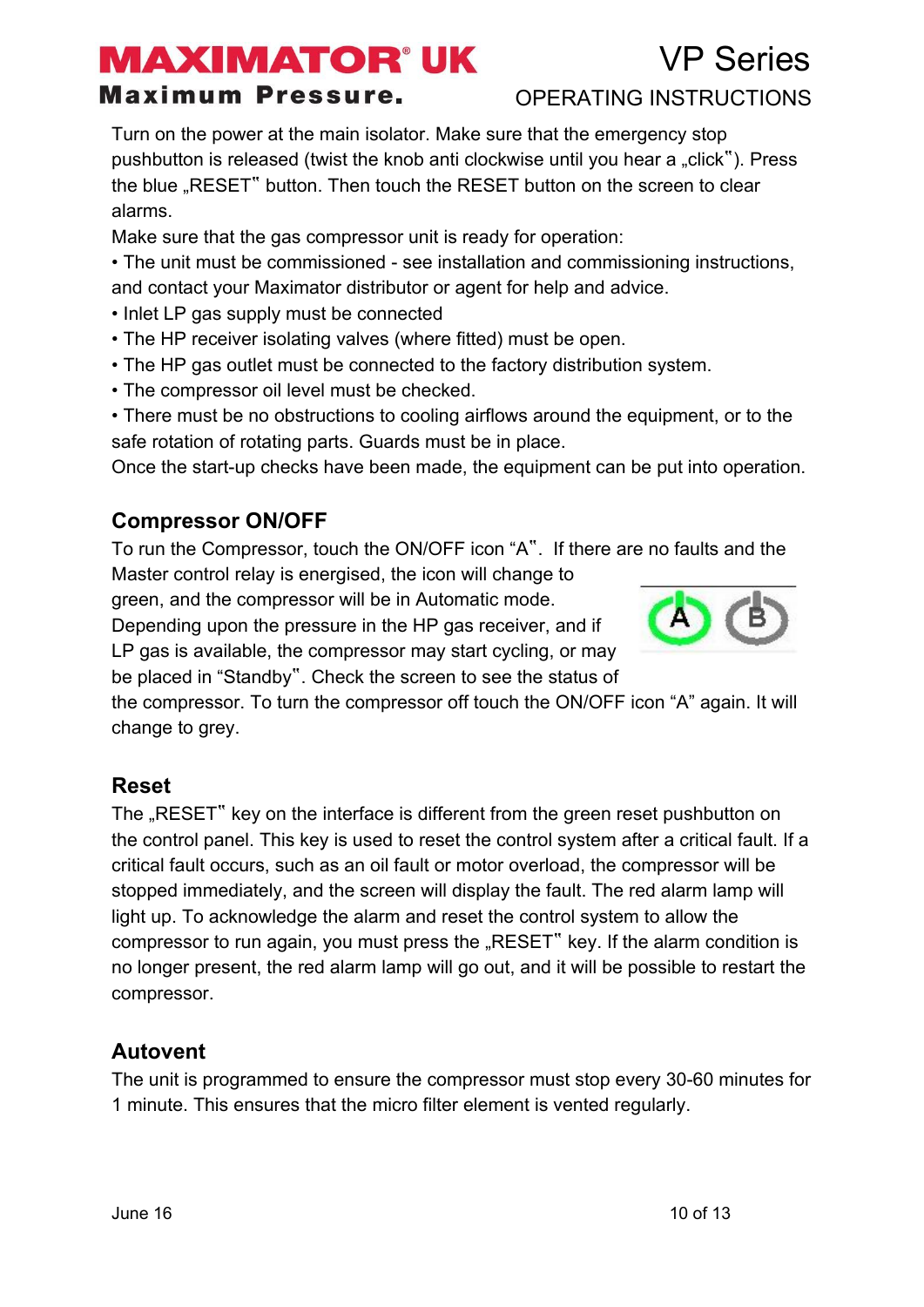### **MAXIMATOR'UK Maximum Pressure.**

VP Series OPERATING INSTRUCTIONS

#### **"Operate" Screens**

The "Operate" screens are used to see compressor status messages and operating pressures and to change the start and stop pressures for the compressor.

|         | <b>MAXIMATOR UK</b><br><b>Maximum Pressure.</b> |                   |          |   |
|---------|-------------------------------------------------|-------------------|----------|---|
| Operate | COMP A: OFF                                     |                   | 1589:20  | А |
| Info    |                                                 |                   |          |   |
| Home    | IN                                              | 5.1Bar OUT        | 330.0Bar | в |
| Reset   |                                                 | SUCTION A 269mBar |          |   |

| Compressor status bar. Shows compressor messages and<br>hours run.<br>OFF - Compressor inactive<br>STANDBY - Compressor Stopped. Will start when HP outlet<br>pressure drops below the Low pressure setting.<br>RUN - Compressor running. Will stop when HP outlet<br>pressure rises above the high pressure setting.<br>Other messages show alarm messages, according to the<br>conditions. |
|----------------------------------------------------------------------------------------------------------------------------------------------------------------------------------------------------------------------------------------------------------------------------------------------------------------------------------------------------------------------------------------------|
| Compressor system inlet pressure, compressor suction<br>pressure and high pressure outlet pressures.                                                                                                                                                                                                                                                                                         |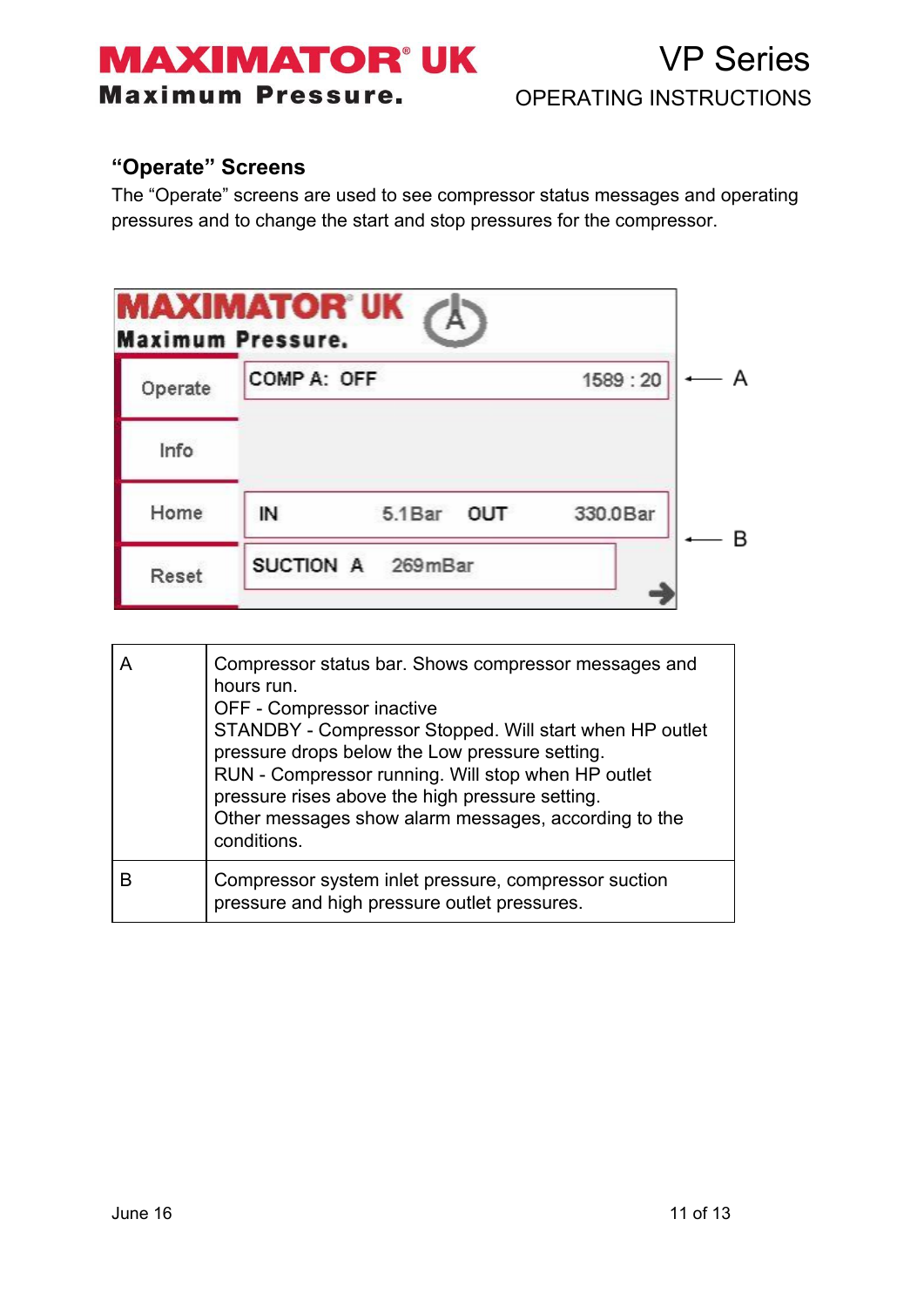#### **Maximum Pressur**

| е. | <b>OPERATING INSTRUCTIONS</b> |  |
|----|-------------------------------|--|
|    |                               |  |

VP Series

|         |                | А         |     |  |
|---------|----------------|-----------|-----|--|
| Operate | <b>PSET LO</b> |           | 330 |  |
| Info    | <b>PSET HI</b> |           | 350 |  |
|         | <b>DUTY</b>    | 34        | %   |  |
| Home    | <b>HOURS</b>   | 1589 : 20 |     |  |

| HP Outlet pressure low setting.                                                                      |
|------------------------------------------------------------------------------------------------------|
| HP Outlet pressure high setting.                                                                     |
| Duty indicator. Shows the percentage of time the compressor<br>has been running in the past 2 hours. |
| Hours run by the compressor.                                                                         |

#### **"Info" Screen**

The "Info" screen shows the status of the compressor system and indicates alarms. Touch the Reset button to reset alarms.

|         | <b>MASTER RELAY</b> | OFF                        |  |
|---------|---------------------|----------------------------|--|
| Operate | Comp A              |                            |  |
| Info    | OIL<br>PRESS        | OK                         |  |
|         | <b>MOTOR</b>        | OK                         |  |
| Home    | <b>SUCTION</b>      | <b>Normal</b>              |  |
|         | <b>STAGE PRESS</b>  | 13<br>14<br>$\overline{2}$ |  |